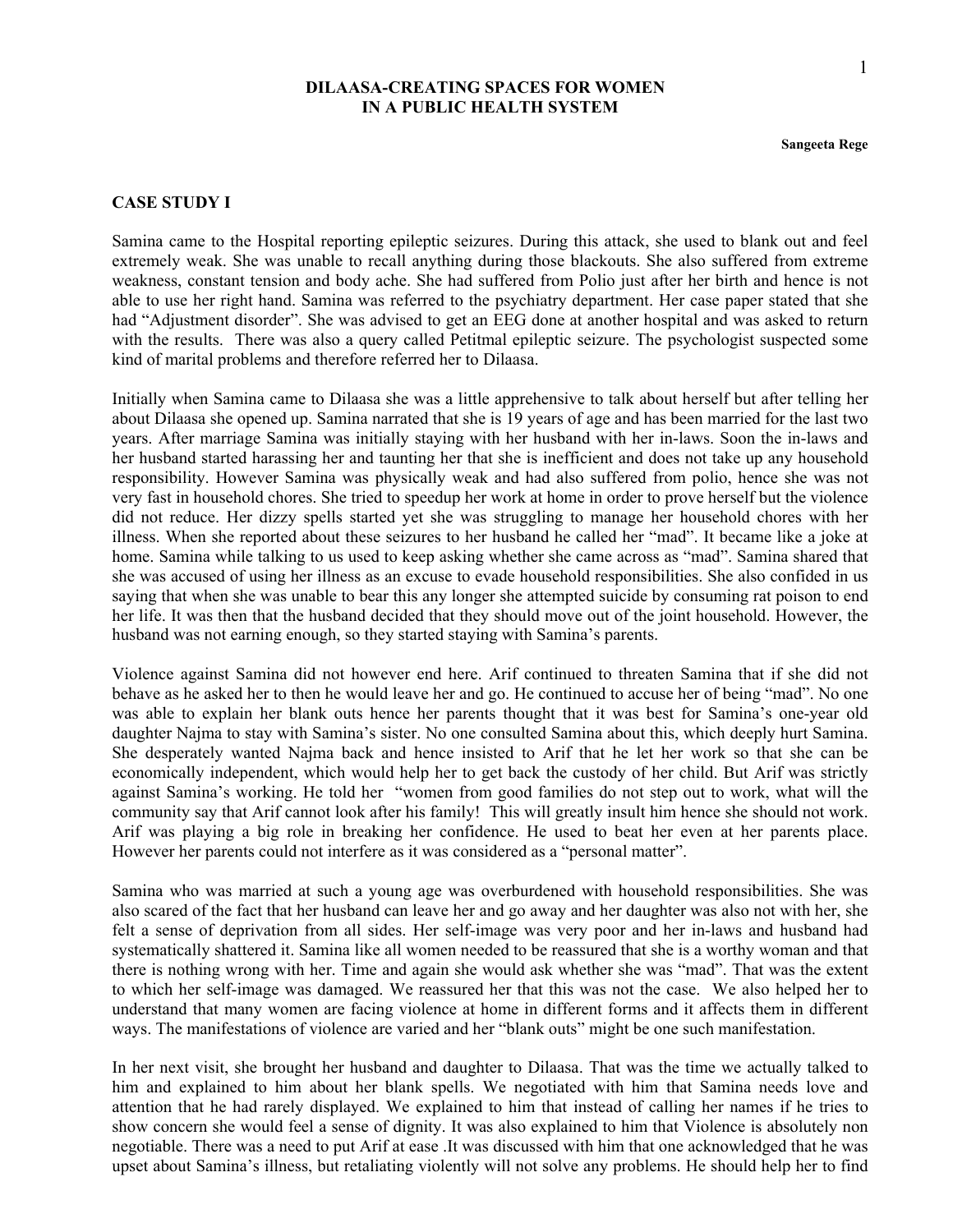some work and also get back their daughter. He was a little reluctant about her working but he was keen to get their daughter back. Both the partners saw this as a common goal.

Samina came with the husband after a week and had got her daughter along. She looked much more relaxed and her nonverbal behavior indicated that she was happier getting the daughter back. Arif also looked more relaxed and was looking at getting a new place on rent to stay. He had also promised that he would not raise his hand on Samina. After Arif went out with the daughter Samina said that she had not faced even one blank out in the last week.

## **Issues of concern**

This is just one amongst many other women who needed to talk of violence at home and that there was more to her story than an "adjustment disorder". A woman who comes to the medical OPD is sent to psychiatry because she experiences blank outs after which she is sent to get an EEG outside as this hospital does not have the provision for it. Then the woman is expected to come back with the EEG results. In this long procedure the "woman "gets lost and more so when it is not even a "medical problem". The link between violence and health is missing completely from the diagnosis of the doctor. By labeling her as having adjustment disorder the onus was put on the woman and the causal factors were not even brought to paper.

#### **CASE STUDY 2**

Reshma had come to Bhabha Hospital in a very apprehensive state. She visited the Gynecology OPD. She told the Doctor that she had undergone Tubectomy but she wanted to have a child and whether it is possible for her to conceive again. The doctor in a rushed manner said that she would have to be admitted to get it done. Reshma was relieved that the operation be reversed. She came in for the operation with her husband. After the consent of the husband was acquired she went in to the O.T. whereby the Tubectomy was reversed.

The next day Dilaasa counselor visited the Gynecology Ward. Generally flicking through the file she came across Reshma's case paper on which was written 'Reversal of tubectomy'. It is unusual for women to undergo a tubal reversal hence the counselor decided to probe further and got talking to Reshma. Reshma was also keen to talk after she was given information about Dilaasa's activities. Reshma is a 29-year woman and married for the past 11 years. She has 2 sons aged 10 and 6 years. The elder son stays with her and the husband but because of a hand to mouth existence her younger son stays with her mother.

Reshma is originally from Bengal and is one of the ten children of her parents who could not attend school because of poverty. As soon as she came of age she was married to Amrit who polishes furniture. He is a daily wage earner. He often returns without money if he fails to find work. Mere existence is a tough thing for Reshma. In these conditions she thought that not having any more children is the best option. She always knew that her husband would be vehemently opposed to this idea. Hence she confided in her mother that she wanted to get an operation, as she did not want to have more children. She was finding it difficult to feed one son, and one of her sons was with her mother, how could she have more children? Her mother understood Reshma completely. The Public Hospitals needs the husband to give their consent for tubectomy. Hence Reshma's mother posed as Reshma's MIL. They stated at Bhabha that the husband was on work and hence she has come to the hospital as the couple has decided against having any more children. Her thumb impression was taken and she under went tubectomy (1994). Reshma was not explained the procedure and the possibility of reversal. After being discharged she was constantly apprehensive about Amrit finding out about the operation.

After a year of tubectomy, Amrit started harassing her for another child. She tried and explained to him that they could not financially take the responsibility of one more child. How can they possibly take the burden of one more? However Amrit just would not listen, he would come home in an angry mood and start abusing Reshma. Amrit accused her of having extra marital affairs. Day after day violence escalated. Amrit saw that these tactics were not working hence he threatened her with a second marriage. At this point Reshma could not handle it .She was not working and where would she possibly go? So many questions kept gnawing at her. This was when Reshma told her husband about her operation. Amrit accused her of going against him, how